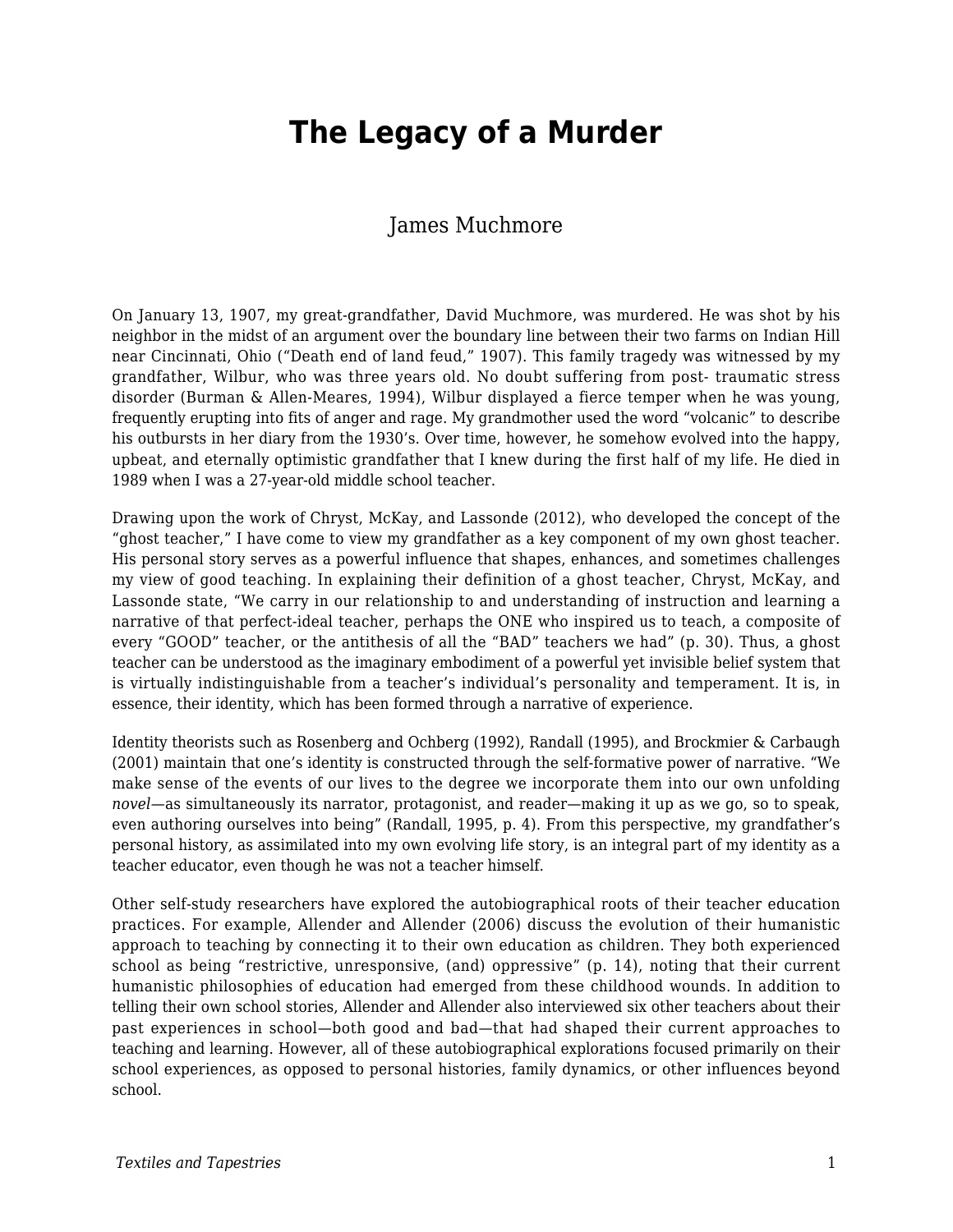In the *International Handbook of Self-Study of Teaching and Teacher Education Practices,* Samaras, Hicks, and Berger (2004) describe the importance of engaging in self-study through personal history, claiming that it "provides a powerful mechanism for teachers to discern how their lived lives impact their ability to teach or learn" (p. 905). Situated squarely within this form of self-study research with a strong focus on personal history, the purpose of my study is to explore the intergenerational reverberations of my great-father's murder, as experienced by my grandfather, and how this tragic act of violence has impacted my thinking, demeanor, and identity as a teacher educator in a positive way.

In a previous self-study (Muchmore, 2017), I described my gradual shift from a traditional to a humanistic and student-centered pedagogy, attributing this change largely to the influences of A.S. Neill (1960) and other individuals whom I encountered in graduate school. In that article, I did not consider "why" I may have been predisposed toward accepting these influences, other than as a reaction to my own negative experiences in school. Like Allender and Allender (2006), I can describe much of my schooling as being restrictive, unresponsive, and oppressive, but I now believe that my openness to humanistic and student-centered teaching may be much more deeply rooted in my greatgrandfather's murder than in these childhood wounds.

## **Method**

This self-study involved the examination of a wide range of artifacts, which served as an important tool for self-reflection (Allender & Manke, 2004). To understand myself as a teacher and a teacher educator, I examined items such as past teacher evaluations, feedback from students, lesson plans, and various teaching reflections that I have written over the years. In examining these artifacts, I paid particular attention to the ways that I have enacted authority in my classroom, which I consider to be a key component of my pedagogy. To understand Wilbur's life, I examined archival newspaper articles about the murder, my grandfather's letters and personal papers, old audio recordings of my grandfather telling stories of his life, my grandmother's diary between the years of 1934-1939, family photographs, and written notes of my own personal memories. The photographs, in particular, helped to re-animate faded memories in ways that I found to be emotive and compelling (Mitchell et al., 2019).

I analyzed these data through a process of analytic induction as described by Bogdan and Biklen (2007). This means that I carefully studied all of the data and placed it into evolving thematic categories, which I continually revised and adjusted until all data had been accounted for. Some of these themes included manifestations of character traits such as humor, optimism, anger, generosity, etc., while others included epiphanic moments (Denzin, 2014) in both of our lives. Looking for connections between my grandfather's life and my approach to teacher education, I then crafted a narrative account of our shared lived experiences (Clandinin & Connelly, 2004). The use of narrative writing, instead of a more traditional academic form, has the advantage of evoking greater emotion, empathy, and personal connectedness among readers, which can stimulate a deeper and more thoughtful response (Cole & Knowles, 2001).

In order to ensure the trustworthiness of my analyses, I consulted with my sister who served as my critical friend (Schuck & Russell, 2005). Although she and I grew up together in the same household, our memories, our personalities, and our perspectives on our common experiences tend to be sharply divergent. We are also separated by time and distance, having lived on opposite ends of the country for the past 35 years and seldom seeing each other face-to-face during that time. Therefore, being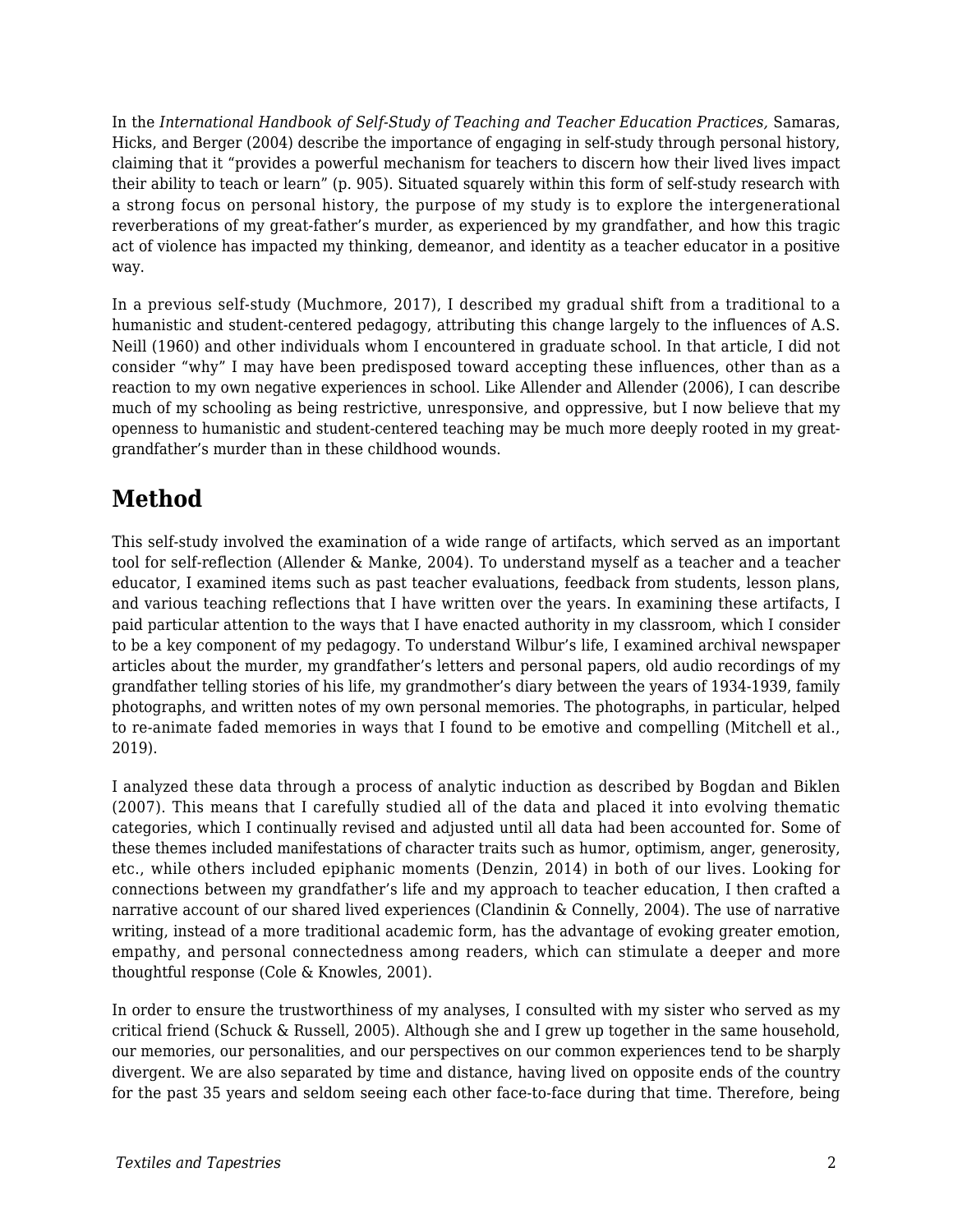simultaneously knowledgeable about our family dynamics, yet critically detached from my own lived experiences, my sister was uniquely positioned to challenge or affirm my interpretations.

#### **Wilbur's Legacy**

Many children who have witnessed the murder of a parent struggle in school (Malmquist, 1986), and Wilbur fits this pattern. After leaving school at the age of 14, he worked in a variety of low-paying jobs in order to help support his family (e.g., golf caddy, bowling pinsetter, newspaper boy, etc.). What he lacked in formal education, he made up for with innate intelligence, a strong work ethic, and exceptional people skills. At the age of 21, he landed a job as a purchasing agent at a manufacturing company that made baby strollers where he worked for the next 47 years. He secured the raw materials for the factory to make into the final products.

Based upon my own recollection, as well as that of my sister, Wilbur's general demeanor was one of happiness. He was almost always in a cheerful mood, and he was extremely gregarious. As a child in the 1960s, I remember him stopping at gas stations when they were still full-service, and he liked to get out of his car to engage with the men inside while the attendant was filling up the tank. Within a couple of minutes, the men would be treating my grandfather as an old friend, even though they were total strangers. He would typically say something funny or uplifting, which would instinctively draw people toward him. Today, more than 50 years later, I sometimes find myself emulating Wilbur by starting up friendly conversations with strangers, although I generally tend to be more shy and reserved than he in public settings.

I knew from an early age that Wilbur's father had been murdered, but I did not know any of the details. None of the adult eye-witnesses were still living by the time I was born, and Wilbur had but fleeting memories of his father. All I knew was that there had been an argument, that the neighbor had shot my great-grandfather who was unarmed, that Wilbur, his mother, and his three sisters had witnessed the shooting, and that the jury had failed to convict the killer. I also knew that the family had lost their farm, and that Wilbur had left school at the age of 14 in order to help support his mother and sisters. He did not have an easy path to adulthood.

Given his childhood trauma, Wilbur could have remained an angry and bitter person for his entire life, but he somehow found an inner peace through acceptance. It was as if he lived by the stoic maxim of Epictetus (1758): "Require not things to happen as you wish; but wish them to happen as they do happen; and you will go on well" (p. 440)—although I am certain that he never read Epictetus. Wilbur's wife, Katherine, was no doubt a calming influence on him. A voracious reader of classic literature, philosophy, and theology, she was spiritual, thoughtful, and introspective. She did read Epictetus. She was also staunchly anti-violence and anti-war. Together, they had one child, Ronald, who was my father. Wilbur and Katherine were kind and nurturing parents who taught my father the principle of peace, which they also passed on to me.

Growing up, there was always an implicit understanding in my family that overt displays of anger and confrontation would inevitably lead to violence, and possibly death, as evidenced by our family history. No one ever said this directly; it was conveyed through their actions. As a child, I never heard Wilbur speak negatively about another person, I never saw him argue with another person, and I never saw him act aggressively toward another person. My father was the same way. I remember attending a Cincinnati Reds baseball game with my father, mother, and sister in the late 1960s. I was perhaps five years old. After the game, as we were approaching our car in a dimly-lit parking lot, a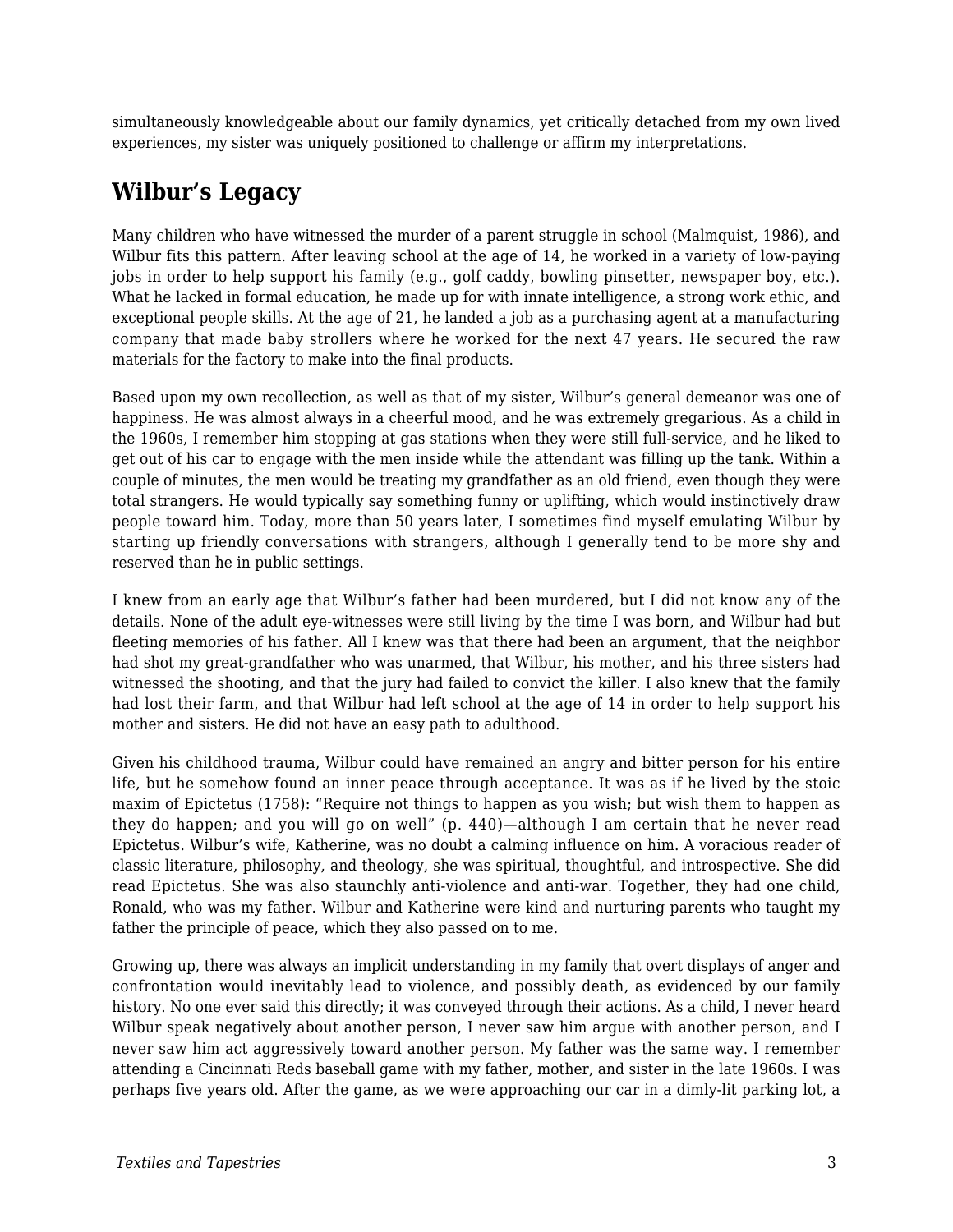large teenager suddenly emerged from the shadows and demanded five dollars from my father. "I watched your car," the teen said, meaning that he wanted to be paid for guarding our car during the game and preventing it from being vandalized. Five dollars was a lot of money for my father, but he readily handed it over without argument. Afterwards, as we were beginning to drive away, my sister and I saw the same extortion being attempted on another man. "No, I will *not* give you five dollars," the man shouted at the teen. "Get the hell away from me!" In our young minds, my sister and I assumed that this man had no doubt been killed for his belligerence after we had safely driven away. The lesson was clear; direct confrontations should always be avoided.

#### **Re-Imagining my Classroom Authority**

I have definitely internalized my family's avoidance of aggression and confrontation in my teaching practices. As a beginning teacher in rural Kentucky, I had difficulty projecting myself as a leader in the classroom in the way that was expected. In my formal evaluations, my principal would note that I should try to be more commanding and assertive, or that I needed to make more eye contact with students. At the time, I considered these issues to be personal flaws or weaknesses that I needed to remediate, and I worked hard to change. All around me, the teachers in my school had very traditional approaches to classroom management. Their classrooms were teacher-centered, and they dealt with behavior problems head-on. If a student misbehaved, then they usually overpowered him or her through sheer intimidation—either by yelling threats or sending him or her to the principal's office. The principal was an opposing figure, very stern and authoritarian, and the students were deathly afraid of him. While I did become more outwardly assertive over time, engaging in overt acts of power or domination over others always made me uncomfortable in a deeply visceral way that I did not understand.

Over time, I have come to realize that an important legacy of my great-grandfather's murder is my approach to authority in the classroom. Today, after 35 years of teaching, I still find it difficult to assert myself through traditional teacher behaviors, such as enforcing classroom rules, correcting student work, and using letter grades to motivate students. Instead, I work hard to create relationships with students that are based on mutual respect, while assiduously avoiding interpersonal conflicts. For example, I often subconsciously use humor as a way to soften my authority. Once during one of my classes, I noticed that several students were texting during a class discussion. They were being discreet, but I still felt their behavior was inappropriate because they were focusing their attention on people outside the classroom while ignoring the people who were sitting next to them. However, instead of confronting them directly and saying something like "Please put away your cell phones," I instinctively chose a different approach. Quietly standing up, I walked to the whiteboard and said, "If you are texting right now, then here is a message that I would like you to send." I then wrote the following: "I just got busted by my teacher. Gotta go!" Everyone laughed, including the ones who were texting, and they immediately put their phones away.

Most of my classroom humor is ephemeral rather than pre-planned—meaning that it emerges from the specific social context that exists at a particular moment with a particular group of students. It tends to involve word play, intertextuality, historical allusions, or the unexpected linking of two seemingly unrelated ideas. In another example, I had assigned the students to do an I-search paper, which is an alternative way of approaching the traditional research paper (Macrorie, 1988). I had asked the students to write a one-page proposal that listed their topic, their reason for choosing it, their proposed methods, and what they hoped to learn through their search. After reading all of these proposals and handing them back with written feedback, I had the students take turns telling the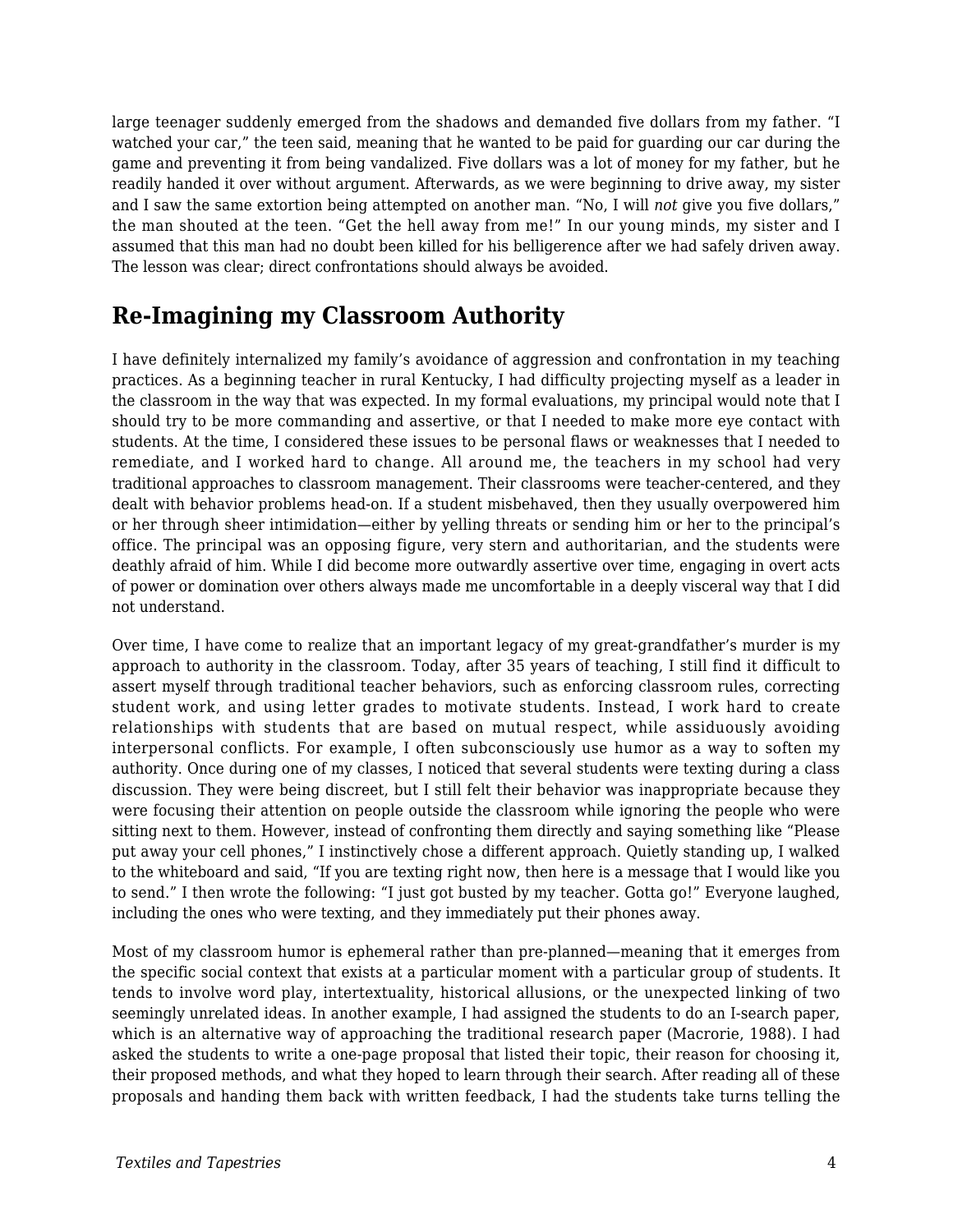entire class about their proposals. Each student was supposed to take only 30-60 seconds.

One student was doing her paper on the role of the federal government in education policy, and I had written her a quite a few notes about the concept of "federalism," which holds that the governing powers of the federal government are explicitly enumerated in the U.S. Constitution with all other powers residing in the states. I wrote that since the Constitution does not mention education or schools, the power to establish and regulate educational institutions should reside with the states, and not with the federal government. When it was this student's turn to tell about her topic, she shared my written comments with the class, which led to a lively discussion about America's historical wariness toward a strong federal government.

At one point, the student said that she felt the concept of federalism had evolved in such a way that the constitutional boundaries between state and federal powers were now tilted more toward a strong central government. Sensing that this discussion was gaining steam, and being mindful of our limited time, I decided to bring it to a close. However, instead of directly asserting myself by saying, "Okay, let's move on," I made a joke. "You're absolutely right," I said, "If a state goes rogue, then the federal government will definitely assert its power. . . And, if 11 states go rogue, the federal government might even respond militarily." There was a brief pause, followed by laughter, as the students suddenly realized that I was referring to the American Civil War. In later reflecting on this incident, I realized that I was using humor as a way to manage the discussion without an overt display of authority.

Another way that I have softened my authority in the classroom is through my approach to providing feedback on student work. Inspired by Baumlin and Baumlin (1989), I abandoned the "forensic" approach to student writing in favor of providing "epideictic" and "deliberative" comments that celebrate the merits of their work and provide suggestions for improvement. According to the Baumlin's, forensic comments are accusatory in that they punitively identify all of the "crimes" or errors perpetrated by the paper. In contrast, comments from the epideictic mode are laudatory, and they celebrate the merits of the paper. Deliberative comments are neither accusatory nor laudatory; instead, they are persuasive in that they provide students with constructive suggestions for improvements.

As a young teacher educator, I would spend many hours poring over student work identifying all of their mistakes. I would then pepper their papers with my written corrections, often unwittingly obliterating their original voices and intent. Over time, however, I realized that not only was this practice ineffective in improving my students as writers but it also simply did not feel right to me. Marking up a student's paper seemed too confrontational and authoritarian. Therefore, I began to experiment with alternative forms of feedback, such as providing many more epideictic comments and writing extended prose on separate sheets of paper. In fact, for a five-year period, I deliberately refrained from writing anything at all directly on my students' papers. Instead, I presented my feedback in the form of a personal letter to each student for each assignment. For example, in response to an assignment that I call the "Personal Educational History Paper" (see Griggs & Muchmore, 2014), I offered the following feedback to a student who had written an elaborate and heartfelt autobiography:

I appreciate your honesty and openness in sharing your story. You have done of good job of explaining and analyzing your education. Based on your nine chapters, it is easy to see how your life experiences have shaped your decision to be a teacher, and how these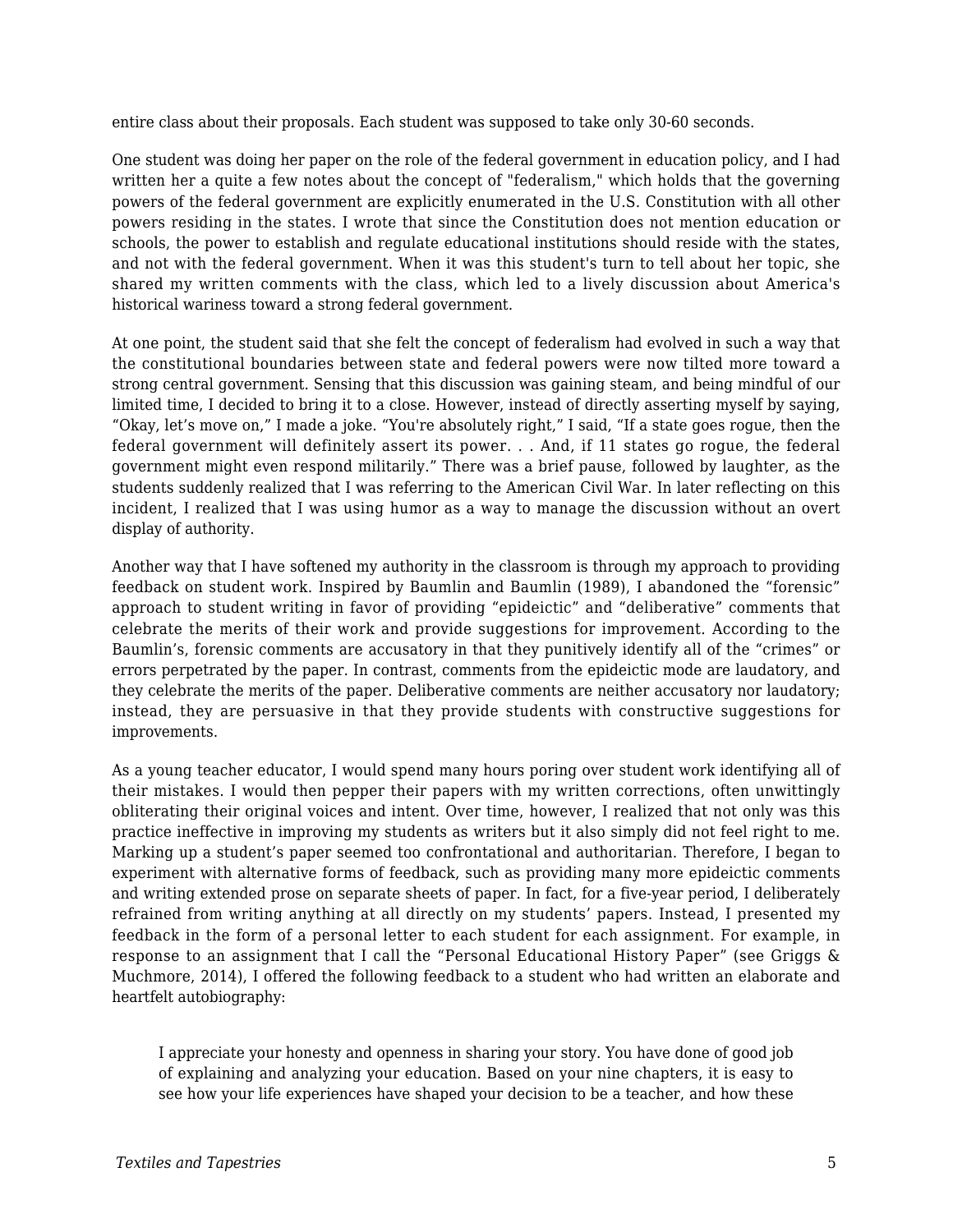experiences will also influence the kind of teacher you will be. I was particularly moved by your story of Nicole, and also the stories of the many deaths you have faced in the past few years. Having lost my own father some time ago, I can sympathize with your experience. My only explanation for your teacher's lack of empathy is that she must have been a very unhappy person. I'm really sorry that happened to you. One constant theme that I can see throughout your story is the importance of the human dimension in teaching and in life. Teaching is all about human relationships and caring, and these are things that should guide the actions of teachers.

The students appreciated this kind of feedback, as evidenced by their end-of-course comments. However, with a three-course teaching load and 30 students per course, I found that the time needed to write a personal letter to each student for each assignment was unsustainable. Therefore, I now write on their papers again, but I tell them that they should consider my comments to be the first part of a conversation about their work, not the final word, and I encourage them to take ownership of their revisions. I find this collaborative approach to be an effective way to help students grow as writers while simultaneously blunting my classroom authority in a way that I find personally satisfying.

Finally, over the years, I have noticed that the power to assign grades creates an unspoken tension within the classroom which undergirds everything else that transpires. After thinking about this problem for several years, I eventually decided to raise the issue with my students. I began by dividing the students into five groups and assigning each group a letter grade—A, B, C, D, and F. I told them their job was to brainstorm a list of words that they associated with their group's letter. With these lists as our starting point, we then had a lengthy discussion about the role that letter grades had played in our own lives. For example, "What does an 'A' mean to you?" "What does a 'B' mean?" and so on. After the students had spent 10 or 15 minutes making their lists, I made five columns on the whiteboard—one for each grade—and asked a representative from each group to write their list of words in the appropriate column. The whole class then studied the lists and looked for trends. For instance, the "A" column contained words such as "excellent," "outstanding," and "brilliant," while the "F" column was filled with words ranging from "failure," to "stupid," to "no good." The other columns contained words whose connotations completed this continuum.

With these lists as our starting point, we then had a lengthy discussion about the role that letter grades had played in our own lives. The students spoke about instances in which they felt their grades had not reflected what they had truly accomplished in a course, and they told how grades had sometimes actually acted as an impediment to their learning. Next, we discussed other possibilities for assessment, eventually deciding through a class vote that I would not grade any of their work. Instead, I would provide written feedback and allow them to revise until we both agreed their work was at an acceptable level. Although I would still have to assign letter grades for the overall course, the process of determining those letter grades was no longer authoritarian. Throughout the semester, I was amazed at the high quality of work that these students produced, and their engagement in class discussions was unlike anything I had seen in previous classes. In the end, I felt a deep sense of personal fulfillment in having successfully re-imagined my authority to assign grades.

### **Conclusion**

Teaching is an autobiographical endeavor. It is autobiographical in the sense that the values and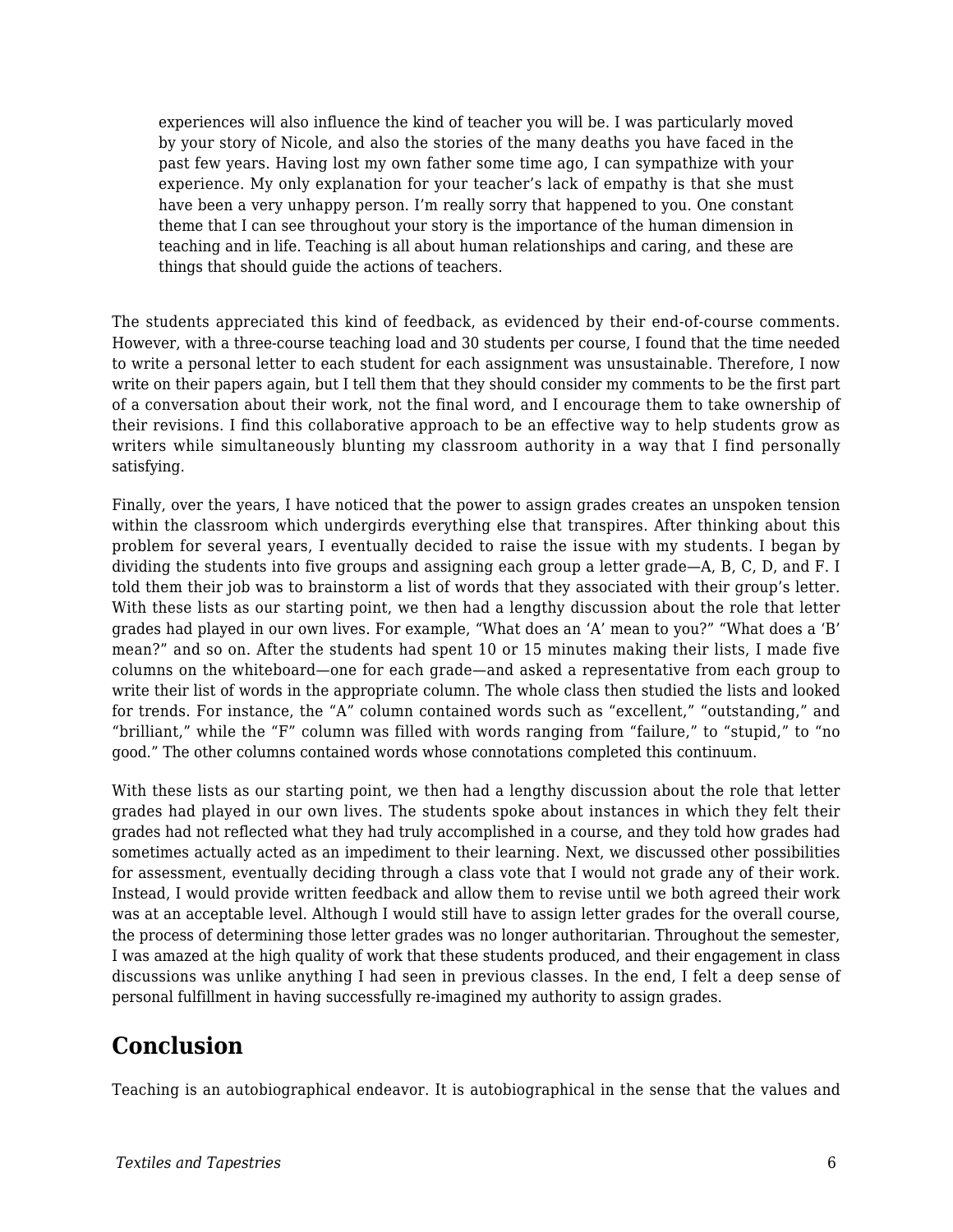beliefs that guide our actions are inevitably shaped by our personal histories. I began my teaching career being influenced by a ghost teacher without recognizing that influence. All I knew was that I always felt deeply uncomfortable whenever I asserted traditional forms of classroom authority, so I instinctively gravitated toward teaching strategies that were less confrontational and more humanistic. Early in my career, I viewed this trait as a weakness that I needed to overcome. Over time, however, by engaging in critical self-reflection through self-study, I have come to identify Wilbur as my "ghost teacher" who exerts a powerful influence on my teacher education practices through our shared family history.

Overall, this self-study shows how our family histories are inexorably linked to our teacher education practices. Past events can ripple across generations, shaping our values, beliefs, predilections, and behaviors in subtle and profound ways. In the case of his father's murder, Wilbur's resilience helped to transform a family tragedy into what I now perceive to be a positive influence on my own teacher education practices. Recently, at the end of one of my courses, a student wrote me the following message: "There are several things that I have learned from you: always listen, always be respectful, and always be positive." I immediately recognized that these were the same words that I could say to Wilbur.

#### **References**

Allender, J., & Manke, M. P. (2004). Evoking the self in self-study: The analysis of artifacts. In D. L. Tidwell, L. M. Fitzgerald, & M. L. Heston (Eds.), *Journeys of hope: Risking self- study in a diverse world* (pp. 20-23)*.* Proceedings of the Fifth International Conference on Self-study of Teacher Education Practices. University of Northern Iowa.

Allender, D., & Allender, J. (2006). How did our early education determine who we are as teachers? In L. M. Fitzgerald, M. L. Heston, & D. L. Tidwell (Eds.), *Collaboration and Community: Pushing Boundaries* (pp. 14-17)*.* Proceedings of the Sixth International Conference on Self-Study of Teacher Education Practices. University of Northern Iowa.

Baumlin, J, & Baumlin, T. (1989). Paper Grading and the Rhetorical Stance. In B. Lawson, S. S. Ryan, and W. R. Winterowd (Eds.), *Encountering student texts: Interpretive issues in reading student writing* (pp. 171-182). National Council of Teachers of English.

Bogdan, R., & Biklen, S. K. (2007). *Qualitative research for education: An introduction to theory and methods.* Pearson/Allyn and Bacon.

Brockmier, J., & Carbaugh, D. (Eds.) (2001). *Narrative and identity: Studies in autobiography, self, and culture.* John Benjamins Publishing.

Burman, S., & Allen-Meares, P. (1994). Neglected victims of murder: Children's witness to parental homicide. *Social Work, 39*(1), 28-34.

Chryst, C. F., McKay, Z, & Lassonde, C. (2012). Ghost stories: Tales of iconic images that influence learning, teaching, and life choices. *Excelsior: Leadership in Teaching and Learning, 7*(1), 29-44.

Clandinin, D. J., & Connelly, F. M. (2004). *Narrative inquiry: Experience and story in qualitative research.* Jossey-Bass.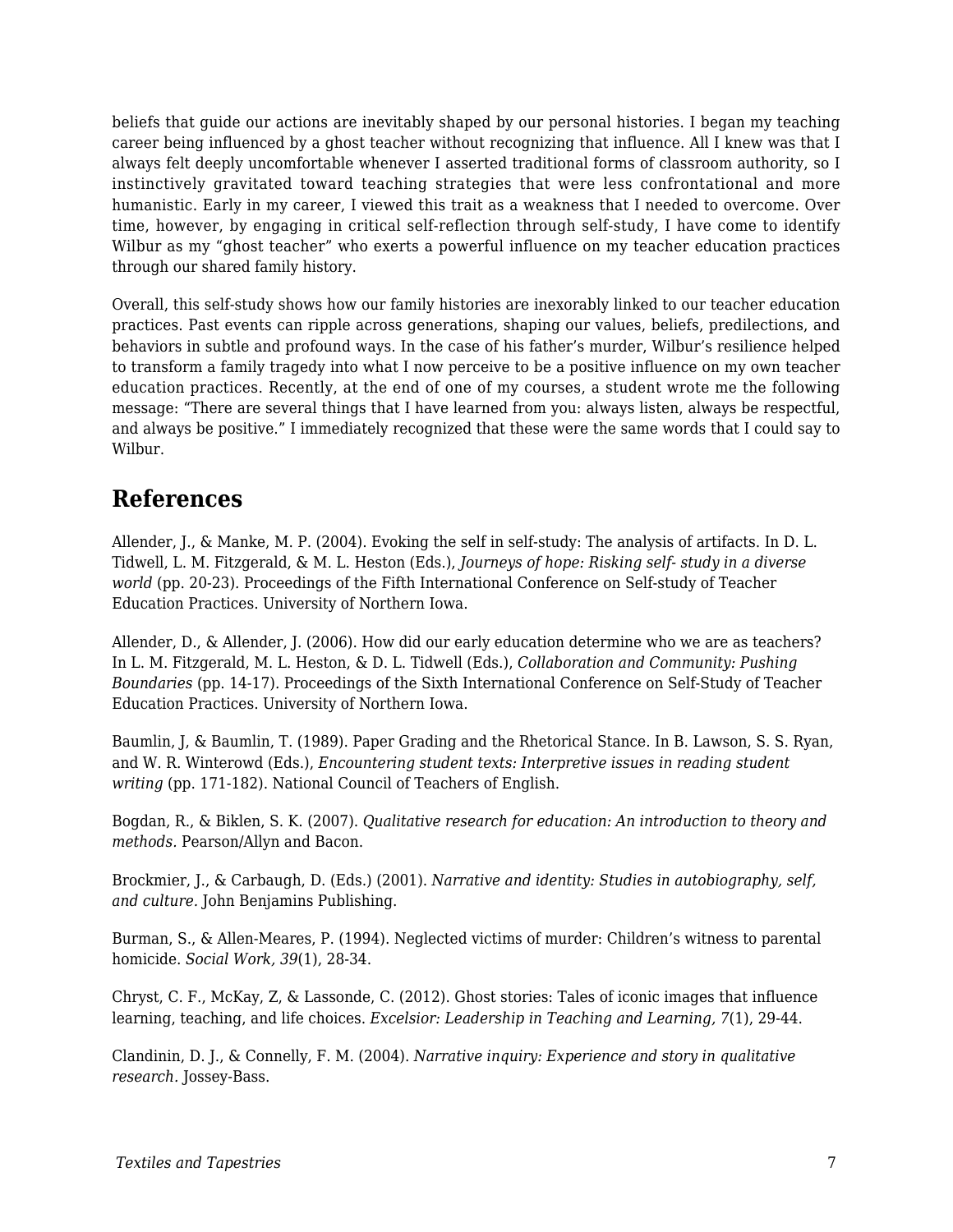Cole, A. L., & Knowles, J. G. (Eds.) (2001). *Lives in context: The art of life history research.* AltaMira Press.

"Death end of land feud" (1907, January 14). *Cincinnati Times-Star*, p. 10.

Denzin, N. K. (2014). *Interpretive autoethnography.* Sage.

Epictetus (1758). *All the works of Epictetus, which are now extant; consisting of his discourses, preserved by Arrian; in four books, the Enchiridion, and fragments.* (E. Carter, Trans.). J & F Rivington. (original work published c.125)

Griggs, T., & Muchmore, J. (2014). The beloved assignment as a reflection of teacher educator identity. In D. Garbett & A. Ovens (Eds.), *Changing practices for changing times: Past, present and future possibilities* (pp. 109-111)*.* Proceedings of the Tenth International Conference on Self-Study of Teacher Education Practices. The University of Auckland.

Macrorie, K. (1988). *The I-Search paper: Revised edition of searching writing.* Boynton/Cook. Malmquist, C. P. (1986). Children who witness murder: Posttraumatic aspects. *Journal of the American Academy of ChildPsychiatry, 25*(3), 320-325.

Mitchell, C. MacEntee, K., Cullinan, M., & Allison, P. (2019). Working with photographs: Seeing, looking, and visual representation as professional learning. In K. Pithouse-Morgan, D. Pillay, & C. Mitchell (Eds.), *Memory mosaics: Researching teacher professional learning through artful memorywork* (pp. 35-53). Springer.

Muchmore, J. A. (2017). Seeking Summerhill: A self-study of my teacher education practices*.* Revista Hipótese, 3(2), 221-238.

Neil, A. S. (1960). *Summerhill school: A radical approach to child rearing.* Hart.

Randall, W. L. (1995). *The stories we are: An essay in self-creation.* University of Toronto Press.

Rosenberg, G. C., & Ochberg, R. L. (Eds.) (1992). *Storied lives: The cultural politics of selfunderstanding.* Yale University Press.

Samaras, A. P., Hicks, M. A., & Berger, J. G. (2004). Self-Study through personal history. In J. J. Loughran, M. L. Hamilton, V. K. LaBoskey, & T. Russell (Eds.), *International handbook of self-study of teaching and teacher education practices: Part two.* (pp. 905- 942). Springer.

Schuck, S., & Russell, T. (2005). Self-study, critical friendship, and the complexities of teacher education. *Studying Teacher Education: A Journal of Self-Study of Teacher Education Practices, 1 (2),* 107-122.